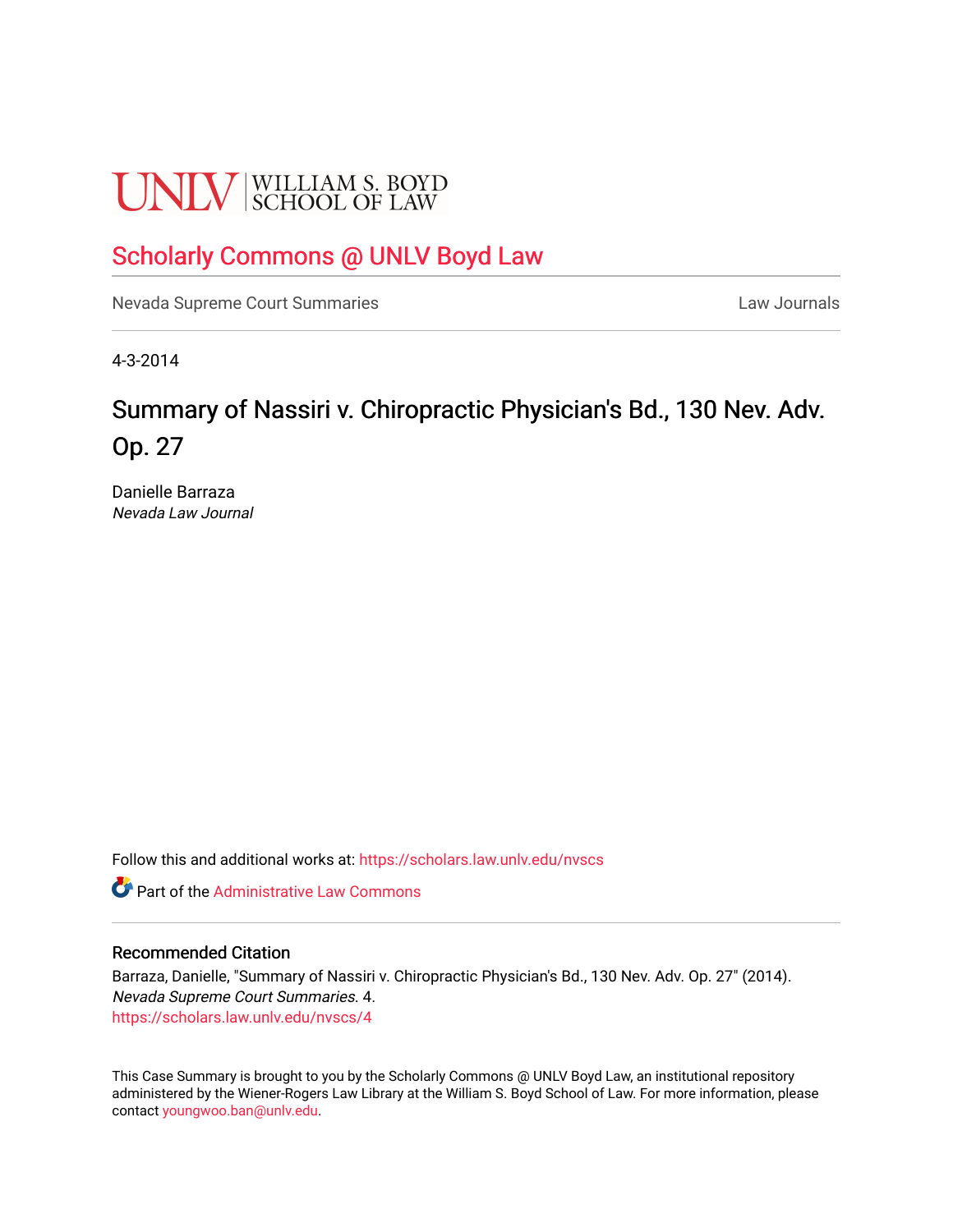*Nassiri v. Chiropractic Physician's Bd.* 130 Nev. Adv. Op. 27 (Apr. 3, 2014) 1

# ADMINISTRATIVE LAW – STANDARD OF PROOF

#### **Summary**

The Court determined two issues: 1) whether NRS 233B.135 of the Nevada Administrative Procedure Act sets out a standard of judicial review or a standard of proof, and 2) what standard of proof is required for state agencies in adjudicative hearings in the absence of a specific statutory mandate.

# **Disposition**

NRS 233B.135 only sets forth a standard of judicial review. The standard of proof in an administrative adjudication is determined by the standard set out in the agency's governing statutes. In the absence of a specific statutory mandate, the standard can be no less than the preponderance-of-the-evidence standard.

#### **Factual and Procedural History**

Appellants, Drs. Obteen Nassiri and Edward Johnson, were licensed chiropractic physicians in Nevada, with Johnson working as Nassiri's employee. Johnson later purchased the practice from Nassiri. An insurance company reported that Nassiri and Johnson may have engaged in unprofessional conduct, leading the Chiropractic Physicians' Board of Nevada to file complaints for disciplinary action, charging them with unlawfully referring patients to other physicians, unlawful fee splitting, inaccurate record keeping, fraud, and employing unregistered assistants. After considering "substantial, credible, reliable, and probative evidence," the Board found that Nassiri and Johnson had violated multiple provisions of NRS 634 and NAC 634<sup>2</sup>.

Nassiri and Johnson petitioned for district court judicial review, arguing that the Board used the wrong standard of proofin violation of their equal protection and due process rights. The district court affirmed all the substantive issues now on appeal, concluding that the Board's determinations "must be supported by substantial evidence because NRS Chapter 634 does not set forth a specific standard of proof." Appellants appealed.

#### **Discussion**

 $\overline{a}$ 

#### *Standard of Review*

Factual determinations of administrative agencies are reviewed for clear error "in view of the reliable, probative and substantial evidence on the whole record," or for an "abuse of

<sup>&</sup>lt;sup>1</sup> By Danielle Barraza.

 $2$  The Board revoked Nassiri's license, ordered him to pay 80 percent of the Board's fees and costs, fined him \$5,000 for each violation, and prohibited him from owning any interest in a chiropractic practice until he regains his license. The Board suspended Johnson's license for one year with conditions ordered him to pay 20 percent of the Board's fees and costs, fined him \$1,000 for each violation, and ordered probation for three years to begin once the suspension was lifted.